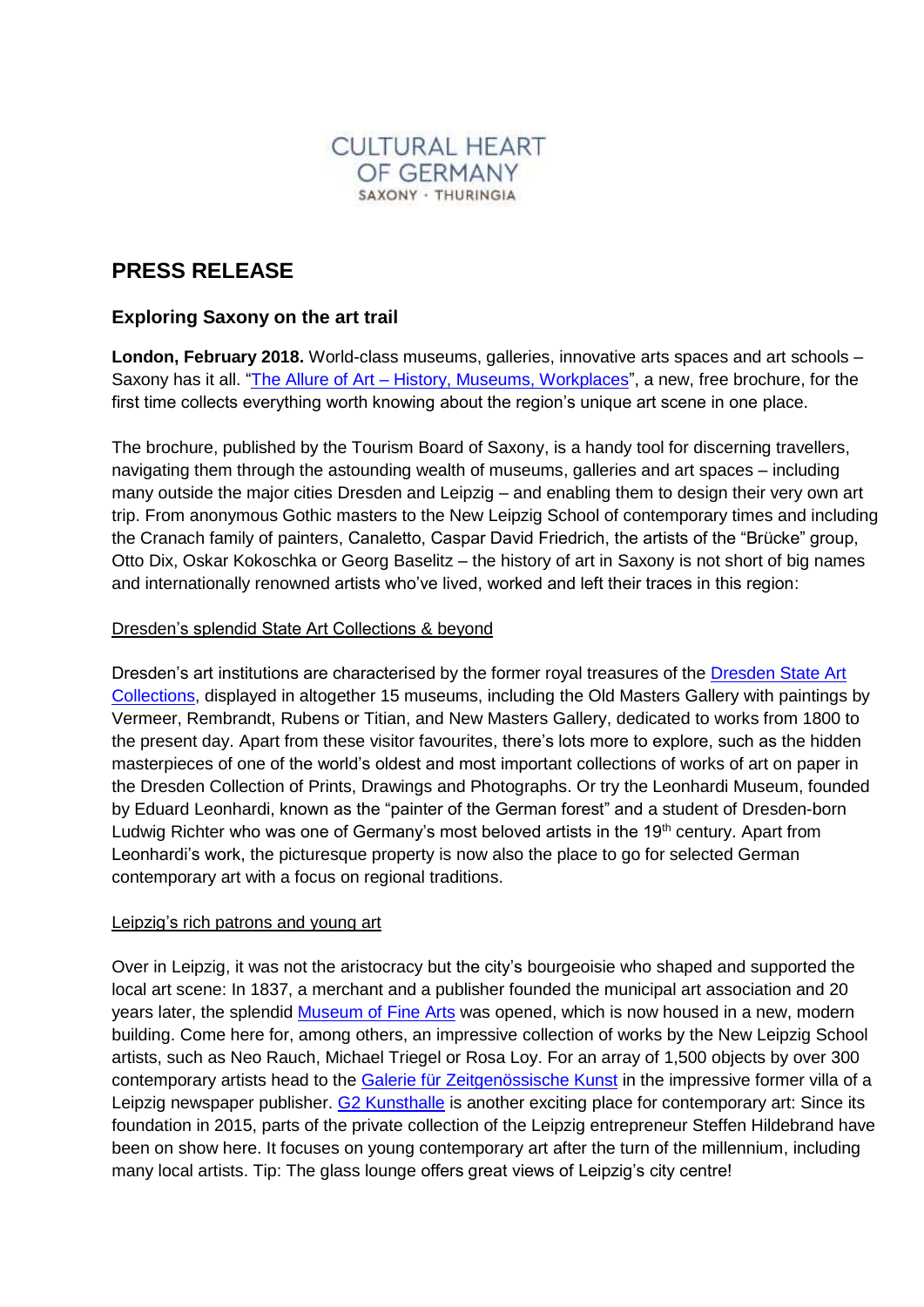Of course, no account of Leipzig as a major contemporary arts hub in Germany is complete without mentioning the [Spinnerei,](http://www.spinnerei.de/home-95.html) the place where it all started in the early noughties when artists, including Neo Rauch, set up shop here, turning the once largest European cotton mill in one of the most interesting contemporary art production and exhibition venues. More than 110 artists' studios, eleven galleries plus workshops, architectural and design studios as well as an international dance and choreography centre and printing houses have created a unique beehive of creativity in the surroundings of the old red-brick industrial buildings. The national and international galleries on site draw large audiences to their exhibitions and the popular open-house weekends three times a year including special visitor tours have become highlights in Leipzig's event calendar.

## Hidden treasures in unexpected places

Outside Saxony's main urban centres, art lovers venturing off the beaten track are more than rewarded with world-class venues in towns such as Bautzen, Chemnitz, Görlitz or Zwickau. In particular Chemnitz, one hour in the south-west of Dresden, impresses with four excellent museums, including the Art Collections with 70,000 objects ranging from the  $16<sup>th</sup>$  to the  $21<sup>st</sup>$  century, including almost 500 works by the "Brücke" painter and Chemnitz-born artist Karl Schmidt Rottluff. Museum Gunzenhauser is another gem: Opened in 2007 in a converted former bank built in the New Objectivity style in 1930, it houses a large part of the private collection of the gallery owner Dr Alfred Gunzenhauser with 2,400 works by artists of Classical Modernism and from the second half of the 20<sup>th</sup> century. This includes nearly 400 (!) works by Otto Dix, one of the world's largest collections by this artist.

Be inspired for your very own Saxony art trip and order "The Allure of Art – History, Museums, Workplaces" brochure free of charge online, [www.visitsaxony.com,](https://shop.sachsen-tourismus.de/prospekte/the-allure-of-art.html) or by mail, info@sachsen-tour.de.

ENDS

## Notes to the editor

#### **Travel information:**

Easy access to Saxony: All major airlines to Berlin and [Ryanair](http://www.ryanair.com/en/flights-to-leipzig/) to Leipzig New: ICE high-speed rail link cutting travel times from Munich and Nuremberg – Munich-Erfurt 2 hrs 15 min, Nuremberg-Erfurt 1 hr, Munich-Leipzig 3 hrs 15 min, Nuremberg-Leipzig 2 hrs

## **General information**

Saxony Tourism, [www.visitsaxony.com,](https://www.sachsen-tourismus.de/en/) is part of the Cultural Heart of Germany, [www.cultural-heart](http://www.cultural-heart-of-germany.com/)[of-germany.com,](http://www.cultural-heart-of-germany.com/) a tourism initiative of Saxony and Thuringia Tourism. The neighbouring states of Saxony and Thuringia feature a unique cultural heritage and rich musical tradition that the Cultural Heart of Germany promotes in the UK.

Facebook: [www.facebook.com/CulturalHeartofGermany](http://www.facebook.com/CulturalHeartofGermany) Instagram:<https://www.instagram.com/culturalheartofgermany/> Twitter: [www.twitter.com/CulturalGermany](file:///C:/Documents%20and%20Settings/rcs1/Local%20Settings/Temp/5/www.twitter.com/CulturalGermany)